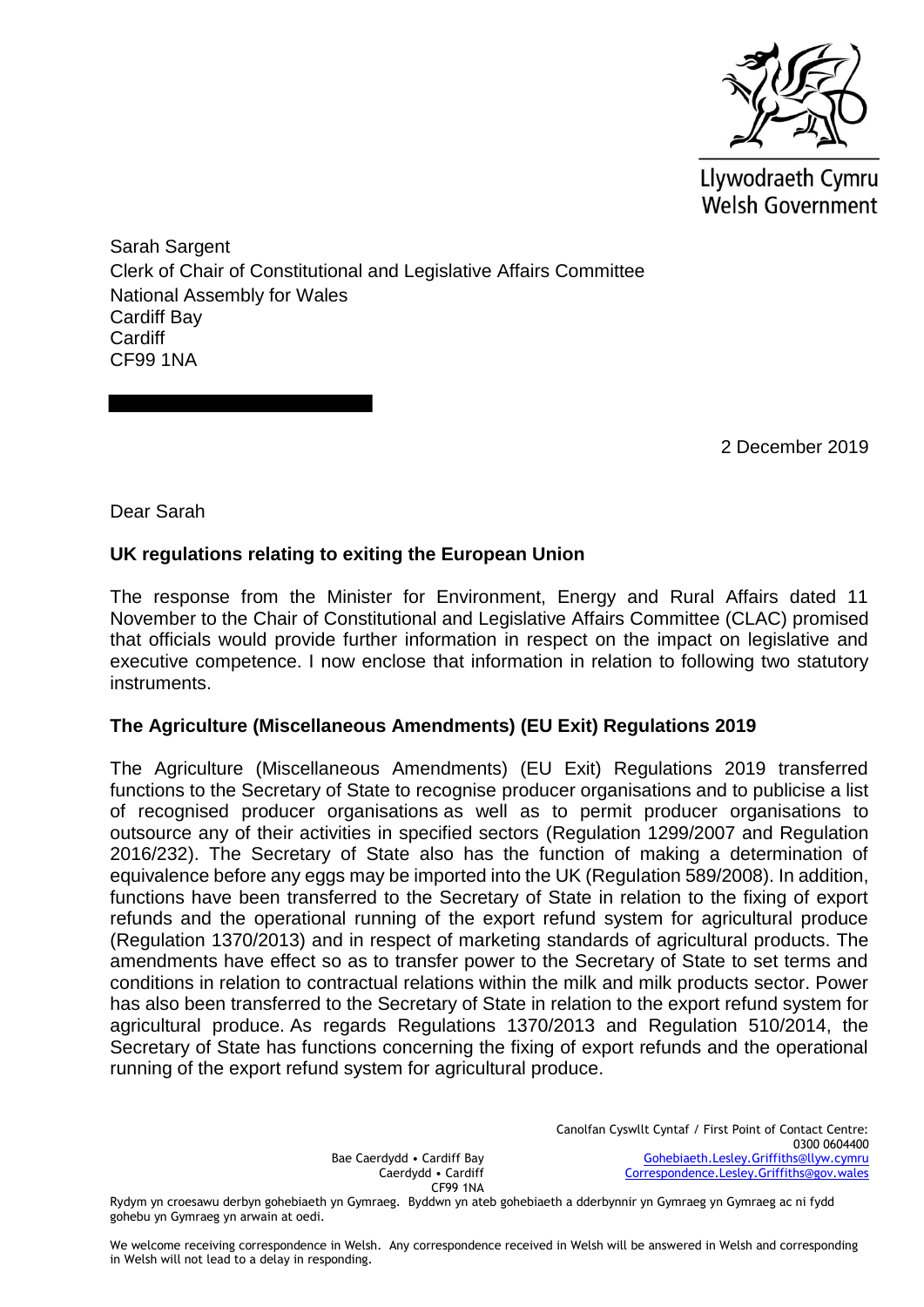In respect of Regulation 511/2012, Article 149(2) (c) of Regulation EU 1308/2013 provides the legal basis for Regulation 511/2012. Article 149(2) (c) relates to contractual relations and negotiations in the milk and milk products sector. Article 2 of Regulation 511/2012 relates to notifications of the volumes of raw milk covered by contractual negotiations. These notifications will now have to be made to the Competition and Markets Authority.

The Agriculture (Miscellaneous Amendments) (EU Exit) Regulations 2019 transfer functions of both an administrative and legislative nature to the Secretary of State, exercisable by them alone. Functions transferred to the Secretary of State constitute functions of a Minister of the Crown for the purposes of Schedule 7B to the Government of Wales Act 2006 ("GoWA"). A future Assembly Bill seeking to remove or modify these functions could trigger a requirement to consult the UK Government.

The conferral of an administrative function on the Competition and Markets Authority potentially engages paragraph 10 of Schedule 7B to GoWA. This provides that a provision of an Act of the Assembly cannot remove or modify, or confer power by subordinate legislation to remove or modify, any function of a public authority other than a devolved Welsh authority, unless the appropriate (UK) Minister consents to the provision. A future Assembly Bill seeking to remove or modify these functions would require the consent of the appropriate Minister of the Crown.

As CLAC has previously been informed, we have engaged with the UK Government and reached an agreement in principle that this will be addressed by way of amendments to legislative competence in a s.109 Order; specifically, amendments to the consent requirements in paragraphs 8 and 11 of Schedule 7B of GoWA.

## **The Health and Safety (Amendment) (EU Exit) Regulations 2018**

The amendments made by Health and Safety (Amendment) (EU Exit) Regulations 2018 to the Genetically Modified Organisms (Contained Use) Regulations 2014 and the Control of Major Accident Hazards Regulations 2015 do not have effect so as to transfer any functions.

The Genetically Modified Organisms (Contained Use) Regulations 2014 cover all aspects of contained use involving genetically modified micro-organisms (GMMs) and the human health aspects of the contained use of larger GMOs (for example, GM animals and plants). Acting jointly, the Health and Safety Executive (HSE) and the Secretary of State for Defra are the competent authority in England and Wales responsible for the 2014 Regulations. These functions are delegated to officials of the HSE and Defra. Although not part of the competent authority, officials of the Welsh Government are involved in all matters related to GMO contained use in Wales. The amendments made by the Health and Safety (Amendment) (EU Exit) Regulations 2018 remove a redundant reference and amend requirements for the competent authority to notify European Economic Area (EEA) States and report to the European Union which will no longer be appropriate once the UK leaves the EU.

The Control of Major Accident Hazards Regulations 2015 are intended to prevent on-shore industrial major accidents and to limit their consequences to people and the environment. The Regulations lay down rules for the prevention of major accidents which might result from certain industrial activities sites involving the production, use or storage of dangerous substances at or above certain thresholds, and the limitations of their consequences. The amendments made by the Health and Safety (Amendment) (EU Exit) Regulations 2018 relate to the provision of information, the requirement to provide information to and advise Member States, provide information to the European Commission and in relation to the contents of external emergency plans which will no longer be appropriate once the UK leaves the EU. A new definition of 'international organisation' is also being inserted by these Regulations for consistency under the domestic regime. The functions in respect of the provision of